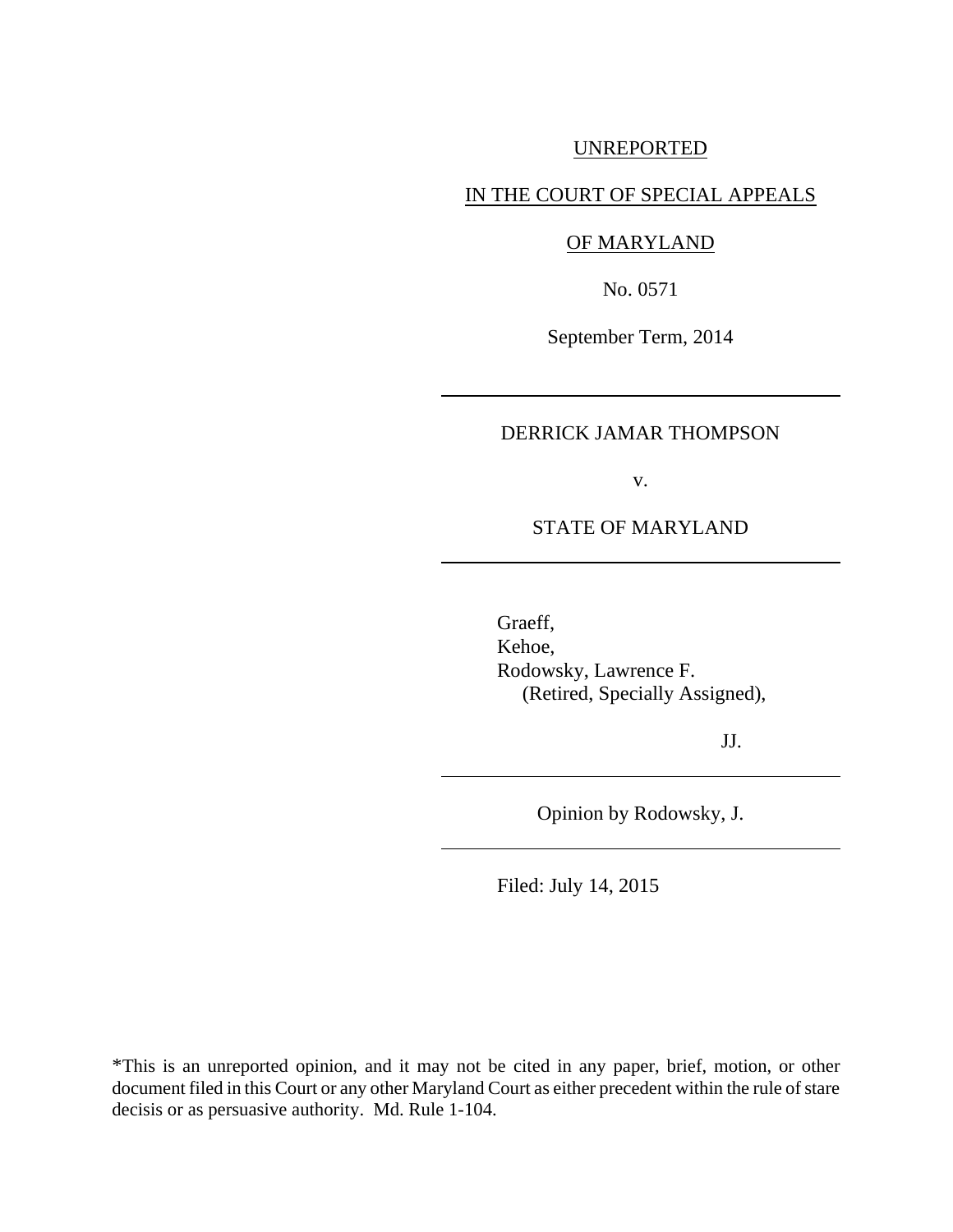In this case a sixty-two year old man was savagely and senselessly beaten by a gang of young men in a series of attacks initiated by the appellant, Derrick Jamar Thompson, then age twenty. A jury in the Circuit Court for Charles County found Thompson guilty of attempted second degree murder, first and second degree assault, conspiracy to commit first degree assault, theft of property valued at less than \$1,000, and unauthorized removal of property. The circuit court sentenced him to twenty-five years incarceration for attempted second degree murder and to concurrent sentences of incarceration of twenty-five years for conspiracy to commit first degree assault, of eighteen months for theft, and of four years for unauthorized removal of property.

As explained below, we shall affirm in part and, in part, vacate and remand.

The crimes commenced about 2:00 a.m. on Sunday, August 5, 2012, in the Ryon Court neighborhood of Waldorf. The principal eyewitnesses for the State were the victim, John Bergling, who was delivering the Sunday edition of The Washington Post in Ryon Court, Andrew Washam, who drove Thompson and other young men to Ryon Court to party in the early morning hours on the night of the crimes, and Jasmine Lownes, one of the guests at the party.

A description of the locale will assist the reader. Ryon Court is a townhouse development on the northwest side of Vivian Adams Drive. The development is accessed from Vivian Adams Drive by a single street, also named Ryon Court (the main street). Townhouses on the westerly side have odd-numbered addresses, and those on the easterly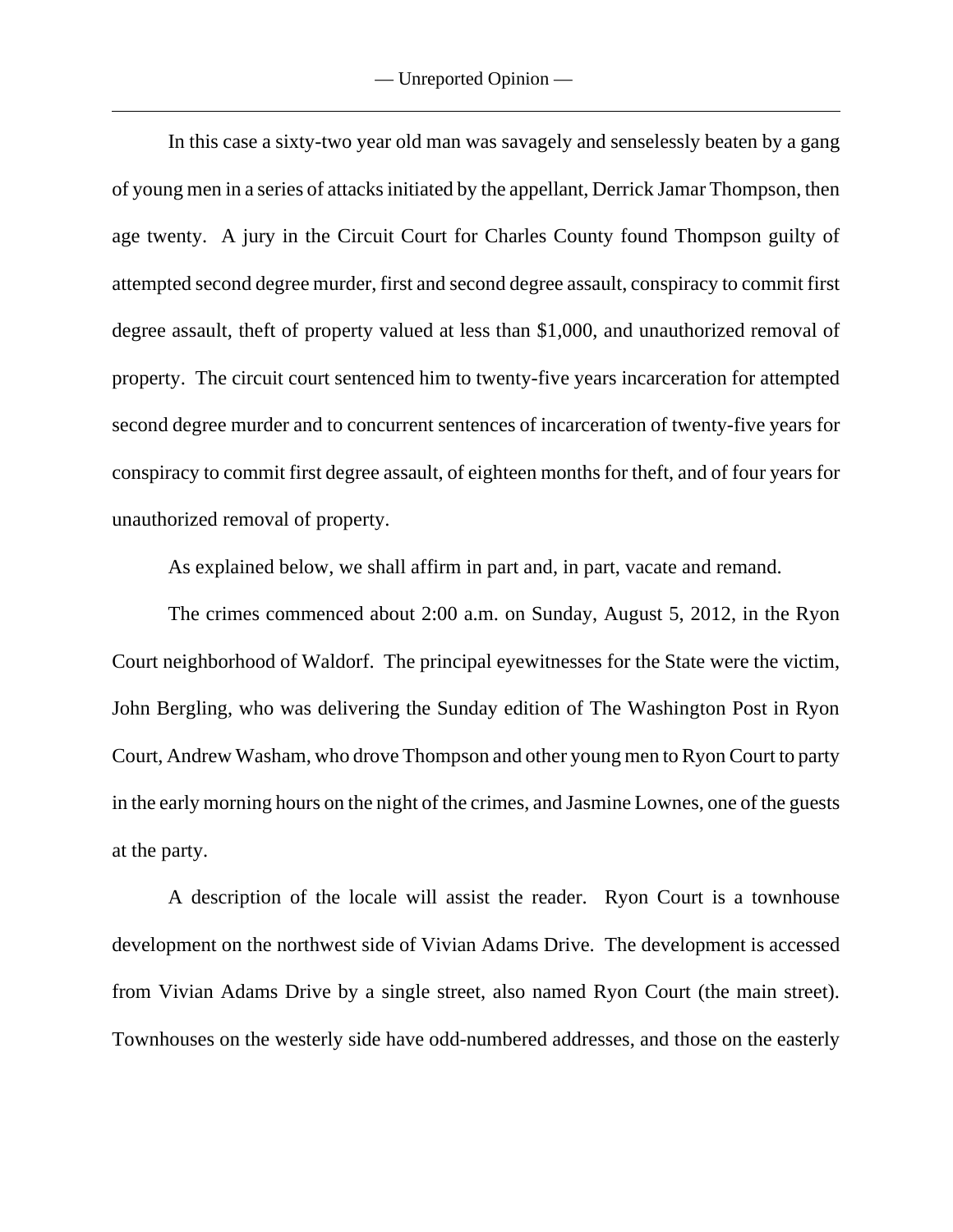side have even-numbered addresses.<sup>1</sup> On each side of the main street are no-outlet side streets, five on the westerly side and four on the easterly side. There are two groups of townhouses on each side of each side street. As one enters this development from Vivian Adams Drive, there is a wooded area on each side of the main road. As one proceeds into the development, the first side street is on the left. Somewhat further along, on the right, is the next side street. In other words, the side streets are staggered so that each meets the main street at a "T" intersection. There is considerable open space between the backs of the townhouses fronting on the side streets. This open space may be a park or playground. Each townhouse has an open-air, nose-in, parking area between the side street and the lawn in front of the buildings.

Across Vivian Adams Drive from the entrance to the main street in Ryon Court is a parking lot for the Waldorf Station of the Charles County Sheriff's Department. The station house is to the south of the parking lot at 3670 Leonardtown Road. Vivian Adams Drive intersects with Leonardtown Road just west of the station house. Somewhat to the west of that intersection, at 3395 Leonardtown Road, is a 7-Eleven (that does not close at 11:00 p.m.).

Late on Saturday evening, August 4, 2012, a group of twenty-five to thirty, predominately female, college age persons had gathered in a park or playground area along

<sup>&</sup>lt;sup>1</sup>The street numbers of the townhouses ascend as one moves from the back of Ryon Court to Vivian Adams Drive.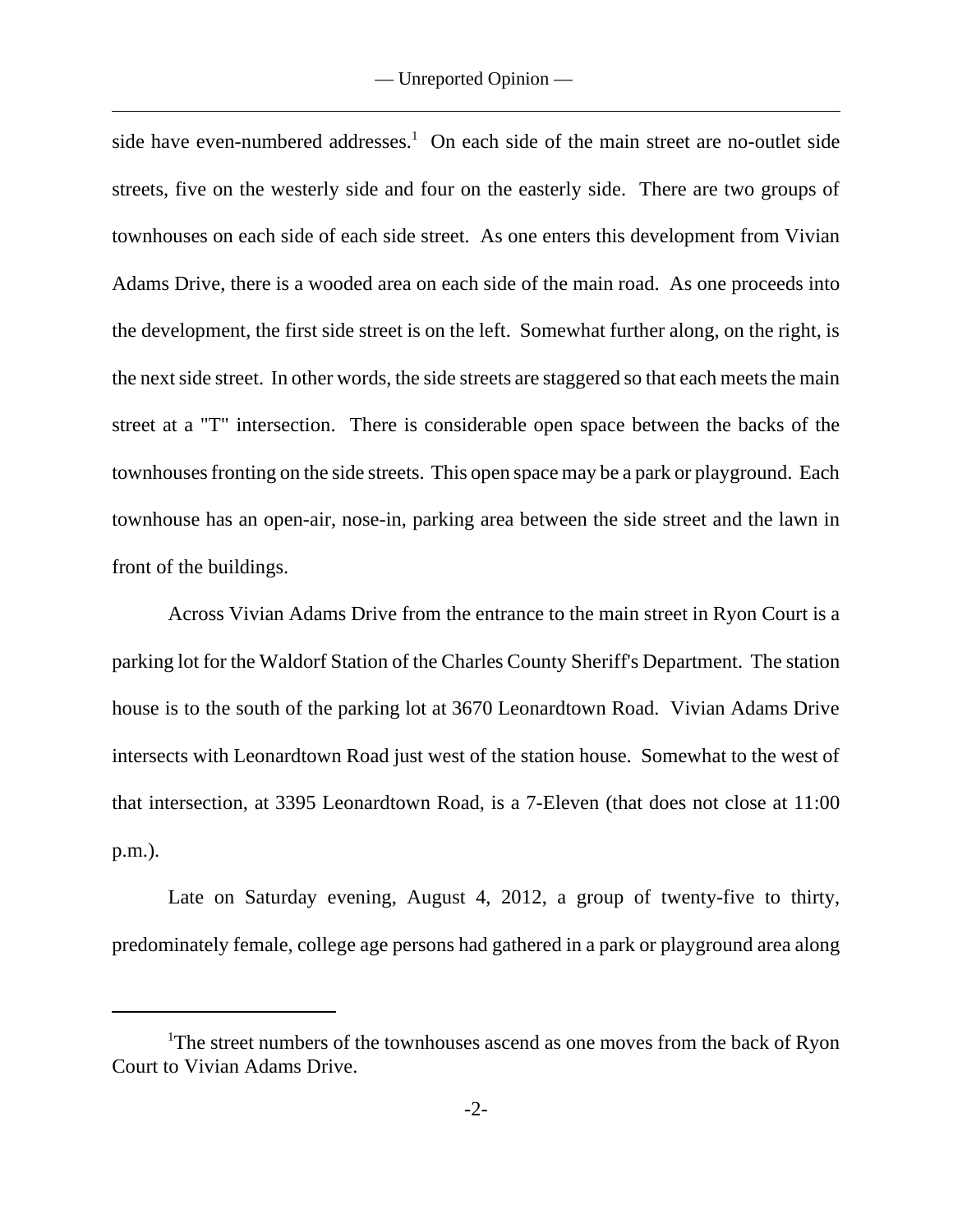the main street in Ryon Court, across from the second side street containing 3340-3382 Ryon Court. They were continuing the celebration of the birthday of Sharleah Queen, who lived across the main street. After midnight on Sunday, August 5, 2012, Thompson, Andrew Washam, Jerrod Benson, and two other young males arrived at the party, with vodka and marijuana. Washam had driven the group there in his automobile. About an hour later, Washam drove two young women whom he, Thompson, and Benson met at the party to the nearby 7-Eleven to get something to eat. The women were Jasmine Lownes and Sharleah Queen. $\degree$  The five then returned to the party in the park where Washam, and presumably others, resumed drinking. After about fifteen minutes, Ms. Lownes went into Sharleah Queen's house on side street 3340-3382.

About 2:00 a.m. that night, Bergling picked up, in Waldorf, his inventory of newspapers and, after one delivery elsewhere, went to Ryon Court. After making one delivery on the first, odd-numbered, side street, he went to 3340-3382. People on the left side of the main street were playing music.

As Bergling got out of his van to toss the first papers, "a young black man" wearing a short-sleeved, black t-shirt with "some kind of white writing across the chest" ran up behind him. Bergling identified the man as Thompson. When asked if he was certain, Bergling responded: "One hundred percent. I looked right at his eyes." Bergling added that

<sup>&</sup>lt;sup>2</sup>Still photographs from the surveillance cameras at the 7-Eleven assisted the police in identifying Thompson and others. Thompson was wearing a short-sleeved, black shirt, with writing or a design on it that a number of witnesses said was in white.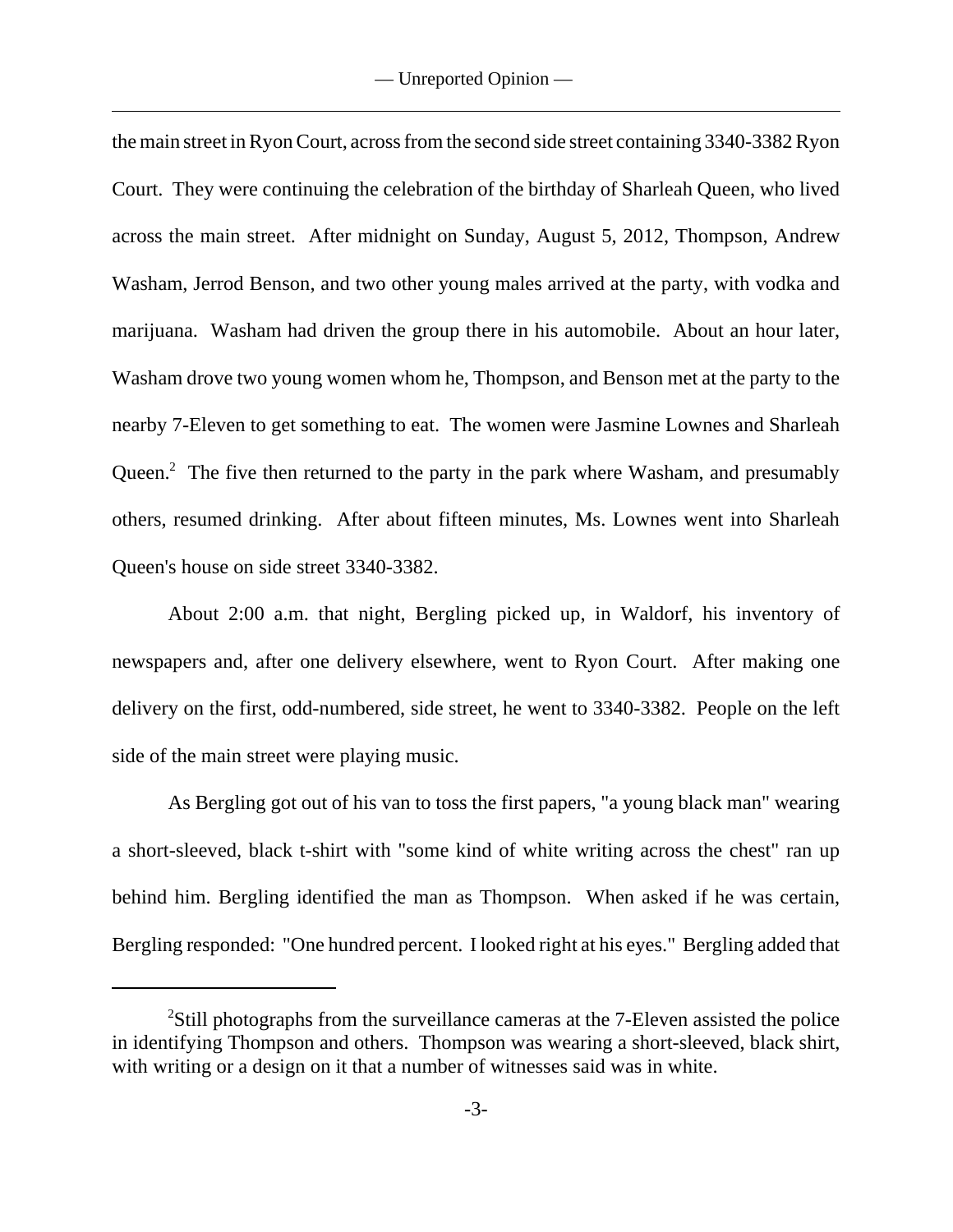he got a "[v]ery good" look at Thompson, who was "within six feet" of Bergling, "[l]ooking him right in the face[.]"

Thompson asked Bergling, "what are you doing?" and Bergling answered, "serving newspapers." Bergling then turned to walk to his van when Thompson "punched [him] in the back of the head" so hard that it "knocked [Bergling] off [his] feet." Thompson kicked Bergling in the face, and he stumbled and fell backward. When Bergling tried to get up, Thompson "kicked [him] once more up under the chin."

At that point, several more people ran at Bergling and tackled him. The group held him down on the ground and tried "to turn [his] face and mash [it] down into the parking lot[.]" The men pinned Bergling's arms down so he could not defend himself, then began "stomping" him, kicking him in the back of the head, and punching him. When Bergling tried to raise his head, one of the men "punched [him] in the face, and then ordered [him] not to look at him and to keep [his] voice down."

During what Bergling described as five minutes of "constant beating," he managed to work his left hand free and "put it behind his head to try to protect [himself] from the beating," at which point one of the men noticed Bergling's wedding band. The man said, "oh lookie, what do we have here," and reached for Bergling's wedding ring. When Bergling tried to use his thumb to prevent the theft of his ring, the man called Bergling an "'MF'" and said "let it go or they'll cut that finger off[.]" The group went through Bergling's pockets and demanded his wallet and cell phone. Bergling told them he did not have either.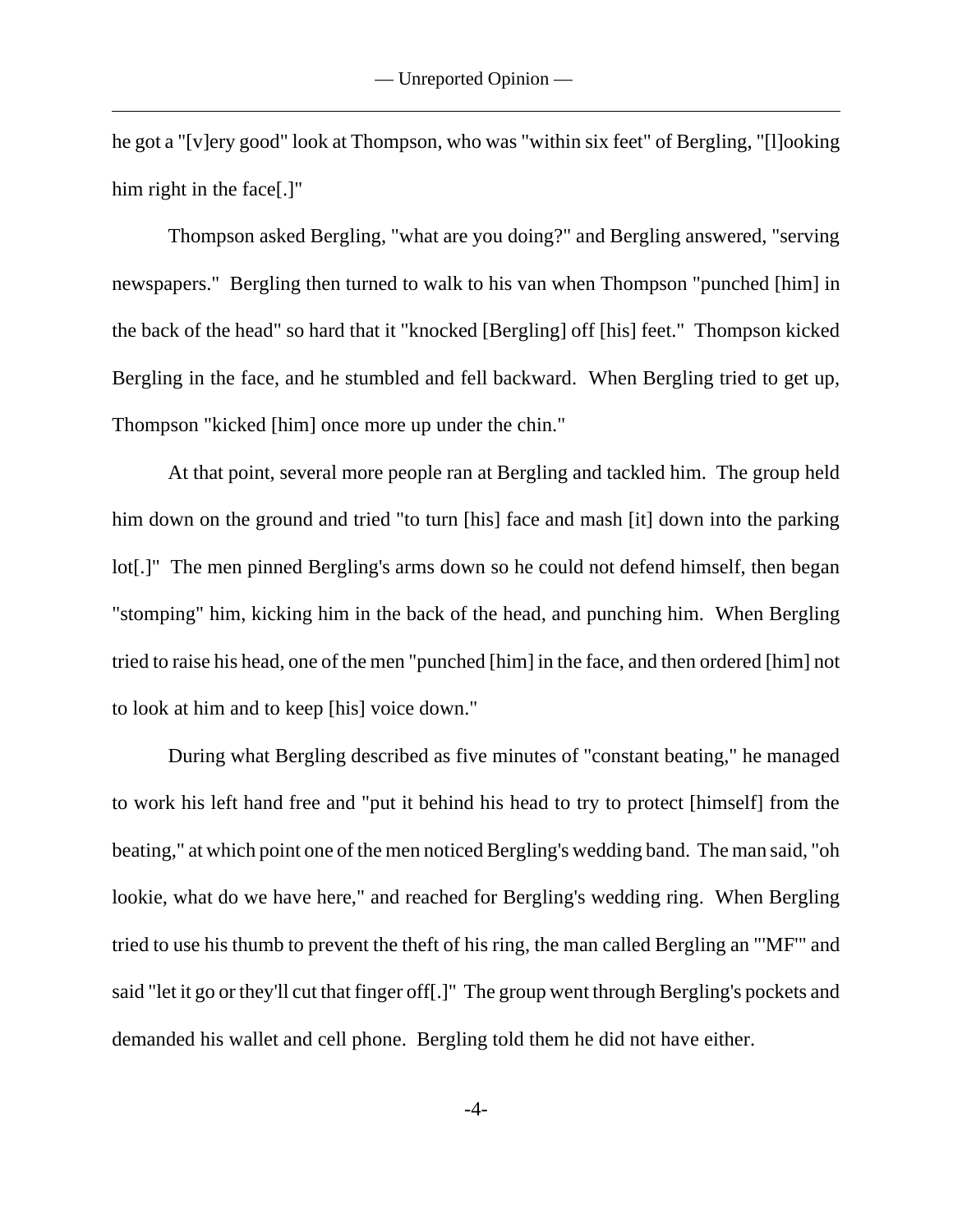— Unreported Opinion —

The group then stripped Bergling of his shoes and clothes, leaving him "stark naked laying there in [a] parking [space.]" Bergling heard his van drive away, and several men running. A few minutes later, Bergling knocked on doors seeking help, but no one answered. He then decided to try and reach the nearby police station.

As Bergling ran past the end unit townhouse on the southeasterly corner of the main street and 3340-3382, he heard "a bunch of people running up behind [him]." Three or four people began punching and kicking Bergling again. Bergling "tried to push [his] way to some kind of safety," and, when he reached a walkway, he heard the men run off. Bergling hid between two parked cars for a minute or two and continued toward the police station.

He managed to make his way along the main street, just beyond the first evennumbered side street (3390-3432) when he heard someone cry out, "'[w]here do you think you're going? We're not finished with you yet.'" The men resumed kicking and punching Bergling in the back of the head. The force was such that he fell forward onto his hands, which he described as "hamburger" by the time the assaults were over.

Bergling was kicked into the street. He was blind. He reached out and felt a wooden fence that he knew was on the even-numbered side of the main street and that would lead him to the small wooded area at the entrance to Ryon Court. As Bergling crouched next to the fence, he heard his assailants asking each other if they had seen where he went. Then, they left. Bergling crawled along the fence line and about an additional fifty feet to the wooded area. He hid there for about fifteen minutes. Gradually, his vision restored to a gray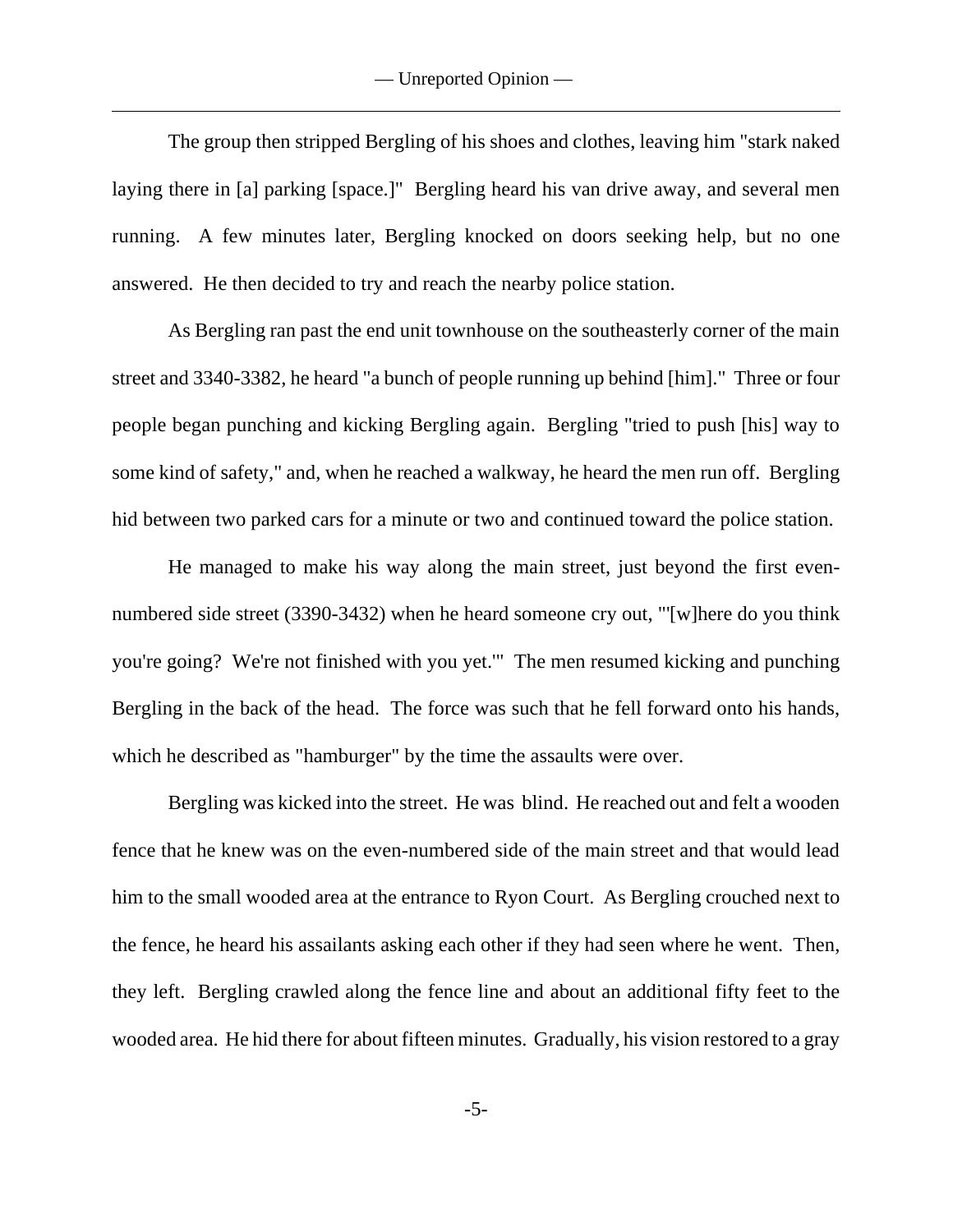fog, and he saw pinpoints of light, which he realized were the lights on the poles in the parking lot of the Sheriff's station house. Bergling made his way there.

Jean Kenlon was working the front desk of the Charles County Sheriff's station at 2:45 a.m. on August 5, 2012, when she heard the front door open but did not see anyone walk in. When she looked over the counter, she saw a naked man with a bloody face, later identified as Bergling, crouched under the desk. Bergling was scared that he was being pursued and was apologizing for his condition. He told Kenlon that he had been beaten up and that the perpetrators had taken his clothes and his van.

Charles County Sheriff's Officer Bagley arrived at the station and saw Bergling crouched underneath the counter. He saw that Bergling's face looked "like he had been beaten to a pulp almost[.]" Blood was coming from his nose and lips and his eyes were nearly swollen shut.

Bergling was transported by ambulance to the hospital. His cornea was lacerated, his nose was broken in two places, his ribs were broken, and he had cuts and bruises all over his body, including on his face that required stitches. Bergling testified that he was later diagnosed with corneal erosion, which is a trauma-induced condition that affects the eye's ability to lubricate and is extraordinarily painful. He also testified that he has had long-term vision problems due to the assault, which required treatment from a corneal specialist and three retinal specialists.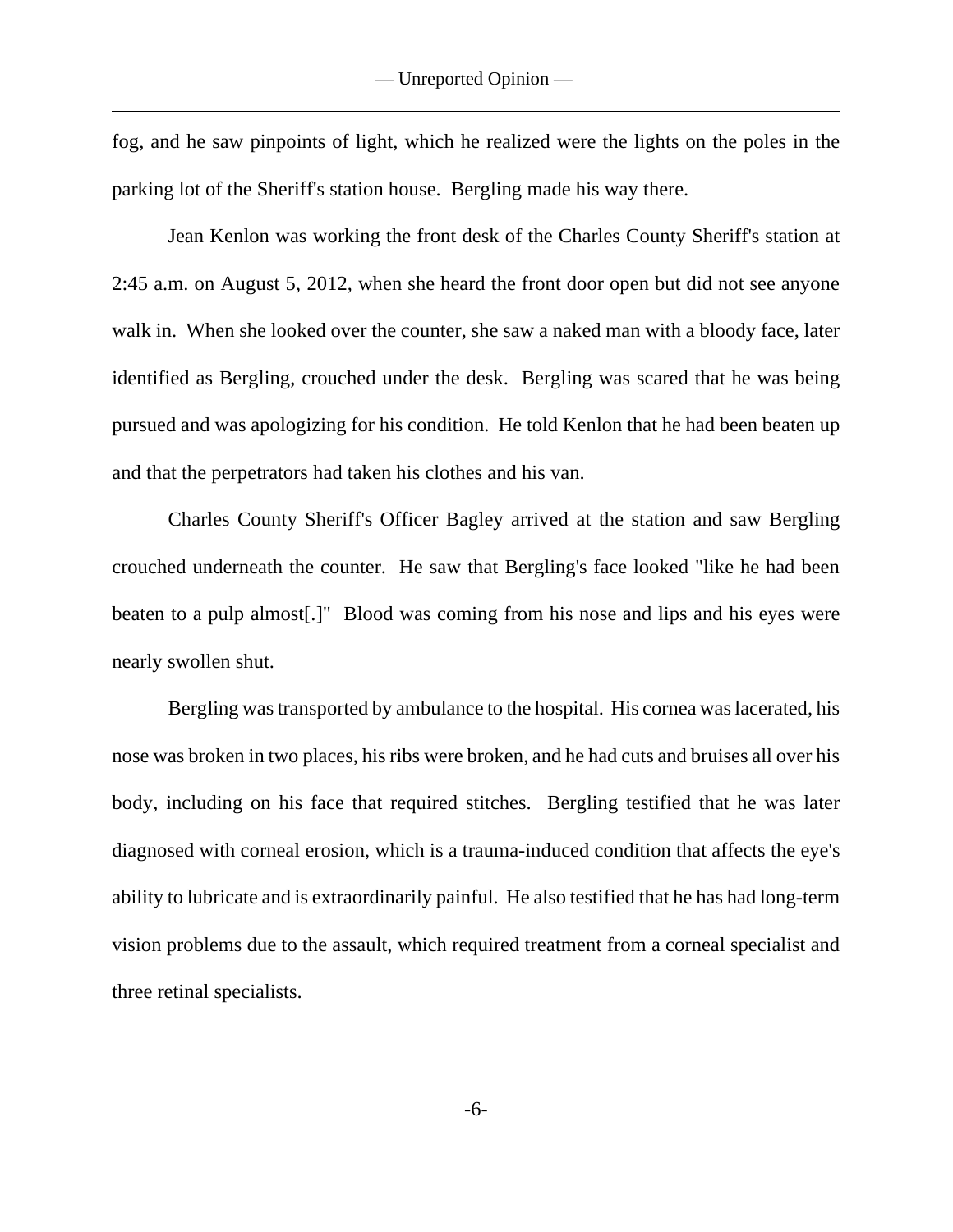Washam made a plea arrangement with the State. He testified that, after returning to the party from the 7-Eleven, one of the women pointed to the end of 3340-3382 and said "[a]ren't those your friends over there?" The witness went to the group. He saw a man lying on the ground surrounded by six or seven people. Thompson was one of them. The man was being "stripped of his belongings," when someone yelled out, "run him the fuck over." Washam then got in the man's van, drove it to Vivian Adams Drive, past the police station, and parked it there. Washam's fingerprint was later recovered from the outside of the driver's side door of Bergling's van.

Washam walked back to Ryon Court to get his car. While walking back, he saw Thompson "near a fence kind of huddled over a little bit." The witness did not see anyone else. At his car, three of his previous passengers were either "at [his] car or coming towards [his] car pretty fast." They got in the car and, as Washam was "taking off," they said to hold on, "Derrick is coming." Thompson got in and the five left Ryon Court.

On the ride back to Washam's house, Thompson and the three others were "bragging" about "how tough they were" and talking about what they were going to do with the ring. The five walked back to Ryon Court.<sup>3</sup> Thompson went to the parking lot of the Sheriff's station where he was briefly accosted but not detained by an officer. The remaining four were accosted and photographed by the police at the crime scene, but not detained. Washam

<sup>&</sup>lt;sup>3</sup>Washam said they were hoping some young ladies were still there.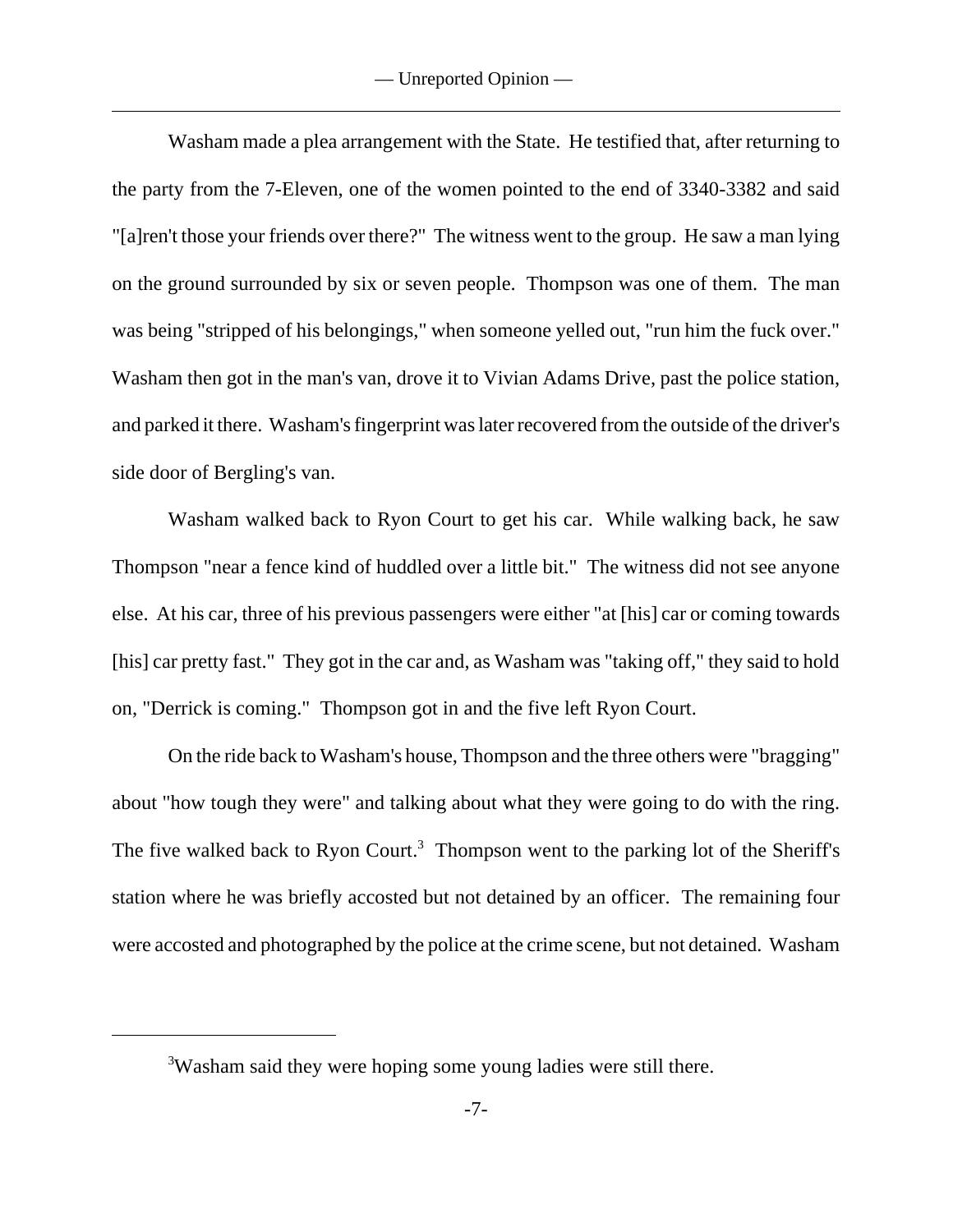did not speak to Thompson again until he called a few days later and asked Washam to drop him off at a pawn shop.

Thompson pawned the ring on August 7, 2012, for \$60. According to the pawnbroker's record, the person pawning the ring presented a Maryland identification card bearing the same number as that of Thompson's card, that was in evidence.

Jasmine Lownes testified that, while she was in Sharleah Queen's house after returning from the 7-Eleven, Sharleah came in, "yelling for us." She was "really shocked" and "like kind of shooken up." She said, "Those three dudes just beat up some old mailman." Jasmine understood (as could the jury) that Sharleah was referring to the trio whom they "had just left."

Additional facts will be stated in addressing the issues on appeal.

## **Questions Presented**

We interpret appellant's brief to present four issues which we rephrase as follows:

1. Did the trial court err in giving an instruction on second degree murder in response to a jury question?

2. Was the evidence sufficient for a reasonable jury to conclude that Thompson conspired to commit first degree assault?

3. Was the evidence sufficient for a reasonable jury to conclude that Thompson committed first degree assault?

4. Was the evidence sufficient for a reasonable jury to convict Thompson of the unauthorized removal of the victim's van?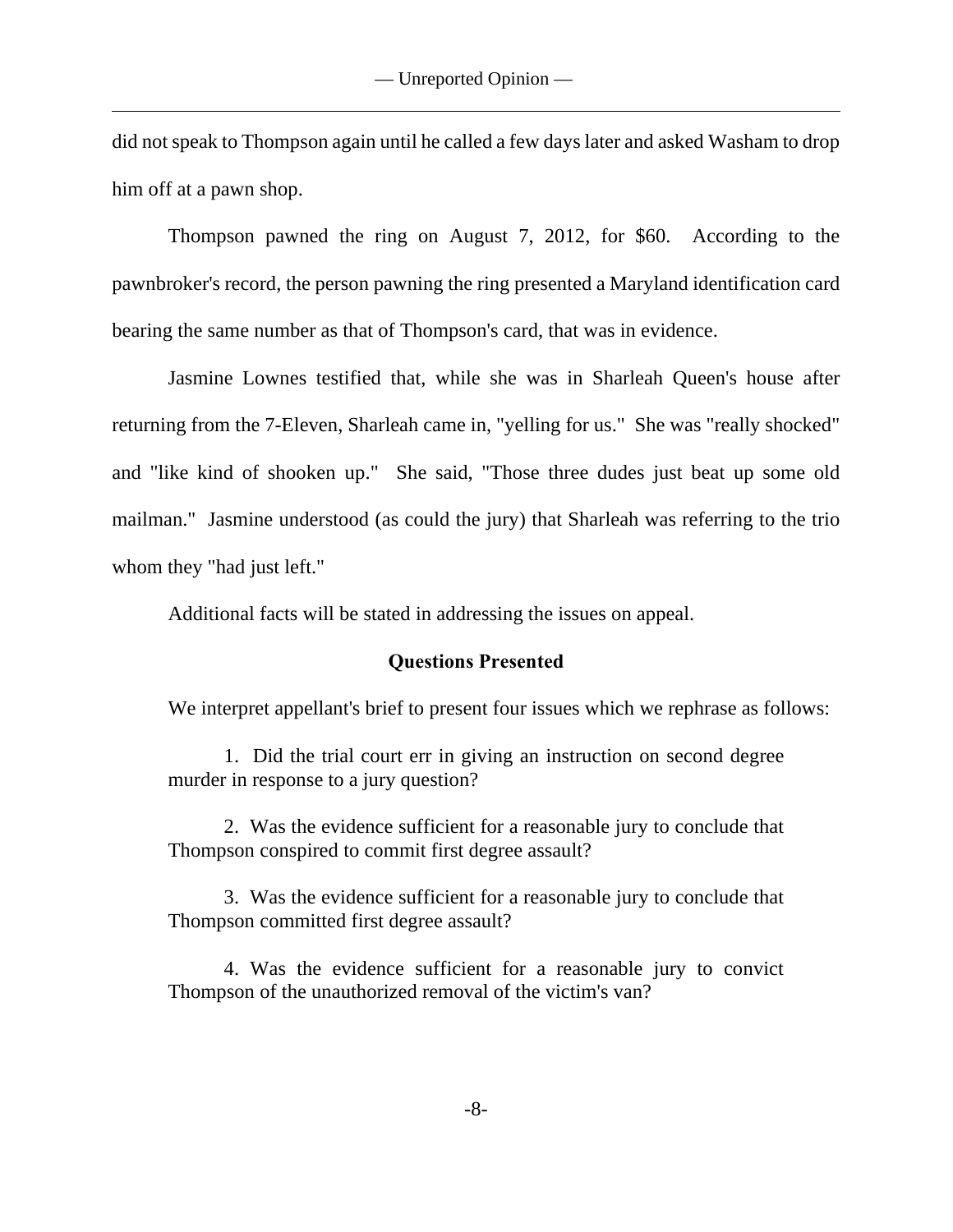## **I**

There was no error in the court's revised instruction responding to a jury question.

Alternatively, any such error has not been preserved. We explain.

In its initial charge to the jury, the court, without objection, instructed in relevant part:

"Attempted second degree murder is a substantial step beyond mere preparation toward the commission of murder in the second degree. Second degree murder does not require premeditation [or] deliberation.

"In order to convict the Defendant of attempted second degree murder the State must prove (1) that the Defendant took a substantial step beyond mere preparation toward the commission of murder in the second degree; (2) that the Defendant had the apparent ability at that time to commit the crime of murder in the second degree; and (3) that the Defendant actually intended to kill John Bergling."

The jury began its deliberations at 12:32 p.m. on December 5, 2013. At 4:00 p.m.,

the jury sent a note asking, "Can I have a better understanding of second degree murder than

what was given?" This prompted an extended discussion between the court and counsel, in

the course of which the State pointed out that "[f]or attempt[ed] second degree murder you

must have the specific intent to kill."<sup>4</sup> Defense counsel said it would be "fine" if the court

did not "read the disjunctive" in Maryland Pattern Jury Instruction Criminal 4:17(B).

<sup>&</sup>lt;sup>4</sup>In *Earp v. State*, 76 Md. App. 433, 438-39, 545 A.2d 698, 701 (1988), this Court said:

<sup>&</sup>quot;An indispensable element of attempted murder, be it first or second degree ... is the intent to murder. ... [W]hen the victim does not die, a necessary ingredient of the intent to murder is a specific intent to kill."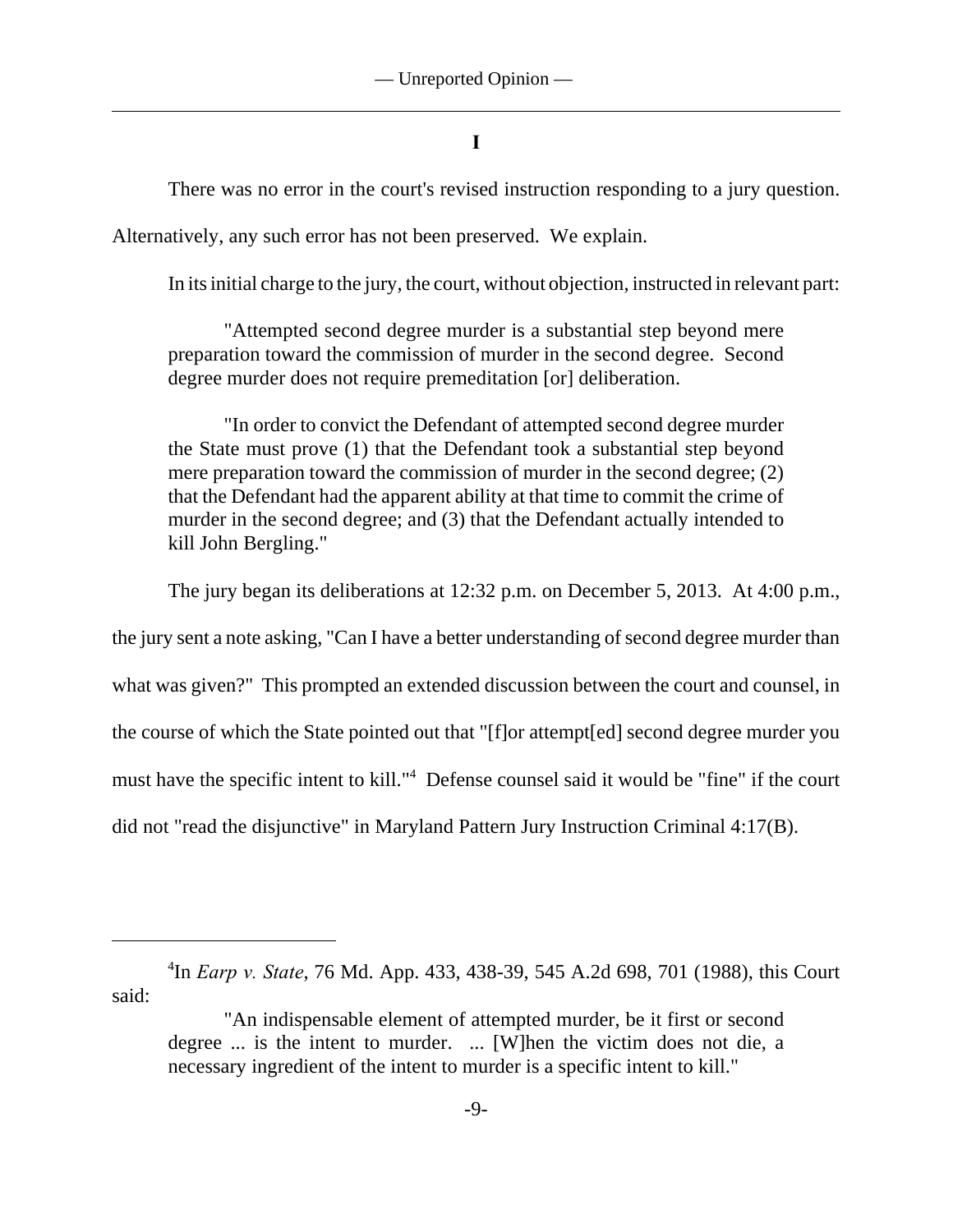Thereupon the court, in response to the note, instructed:

"I am going to read [to] you from the pattern [jury] instructions, it's Maryland pattern jury instruction 4:17(B) second degree murder. Second degree murder is the killing of another person with either the intent to kill, or the intent to inflict such serious bodily harm that death would be the likely result. Second degree murder does not require premeditation or deliberation. In order to convict the Defendant of second degree murder, the State must prove that the Defendant caused the death of another, and that the Defendant engaged in the deadly conduct with the intent to kill."

Counsel agreed that the supplemental instruction conformed to what had been

discussed.

While the jury was deliberating, counsel and the court met again. Defense counsel

told the court that "[w]e inadvertently let you read the disjunctive in the first paragraph" of

the instruction. Following further discussion, the jury was returned to the courtroom and

was given a revised instruction:

"THE COURT: Good evening. I say evening because it's almost five o'clock.

"Ladies and gentlemen, when I gave you the instruction ... when I said to you the second degree murder instruction ... I want you to know that I ... I did in error. I'm going to reinstruct you on that. So, would you please disre ... if you deliberated after you were in here, delib ... don't deliberate with that in mind. I'm going to ask you to go back and ... and cancel any deliberations in response to the definition of second degree murder that I gave you. Is that ... okay.

"So, I'm going to give you now the second degree murder instruction that applies. Second degree murder is the killing of another person with the intent to kill. Second degree murder does not require premeditation or deliberation. In order to convict the Defendant of second degree murder, the State must prove that the Defendant caused the death of another and that the Defendant engaged in the deadly conduct with the intent to kill."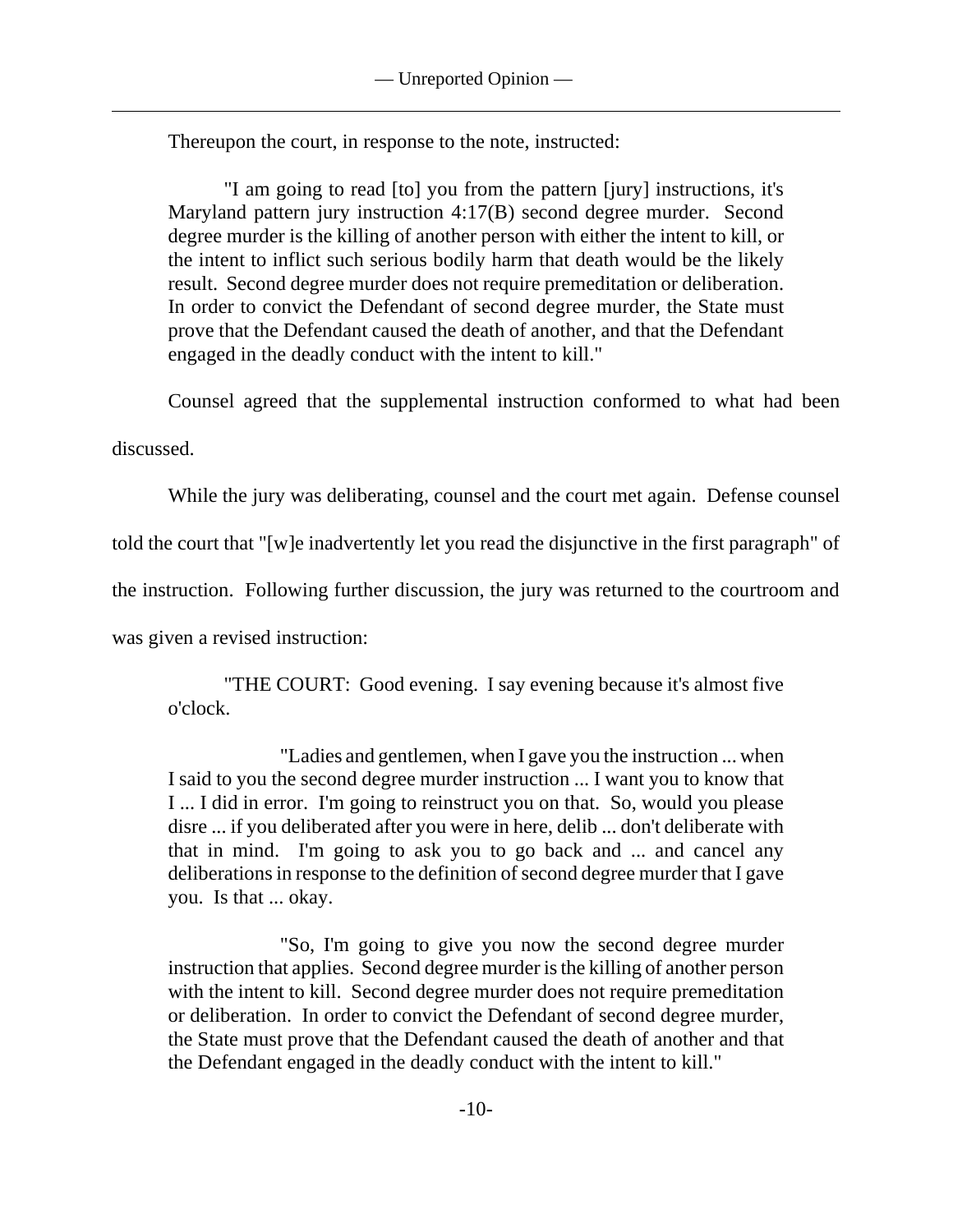The court then asked counsel if the corrected instruction was "satisfactory" and both replied in the affirmative.

Thus, there was no error and no preservation of any error. Although we do not understand Thompson to argue plain error, there was no plain error.<sup>5</sup>

### **II**

Thompson submits that the evidence is insufficient to convict for conspiracy to commit first degree assault.<sup>6</sup> Appellant says that there is no evidence of an agreement between him and any other to assault Bergling. Appellant asserts that the State's case rests exclusively on the admission made by Washam when his guilty plea was accepted to conspiring to commit assault in the first degree upon Bergling. Washam named Thompson and the other passengers in his car on August 5, 2012, as his co-conspirators. Thompson suggests that this evidence from Washam is uncorroborated. Appellant's view of the law and of the record is too narrow.

<sup>&</sup>lt;sup>5</sup>Thompson's opening brief was unclear as to whether he was raising the sufficiency of the evidence of intent to kill and challenging the admissibility, through Bergling, of evidence of his injuries. In its brief, the State argued, alternatively, that those issues had not been properly raised, that the evidence of intent was sufficient, and that the description of the injuries was admissible. In rebuttal oral argument, Thompson clarified that he was not raising the sufficiency of the evidence of intent, or the admissibility of the evidence of injuries, as appellate issues. He explained that the purpose of those apparent arguments was to demonstrate that the alleged error in the supplemental instruction was not harmless.

<sup>&</sup>lt;sup>6</sup>The proscription is: "A person may not intentionally cause ... serious physical injury to another." Maryland Code (2002, 2012 Repl. Vol.), Criminal Law Article, § 3-202(a)(1).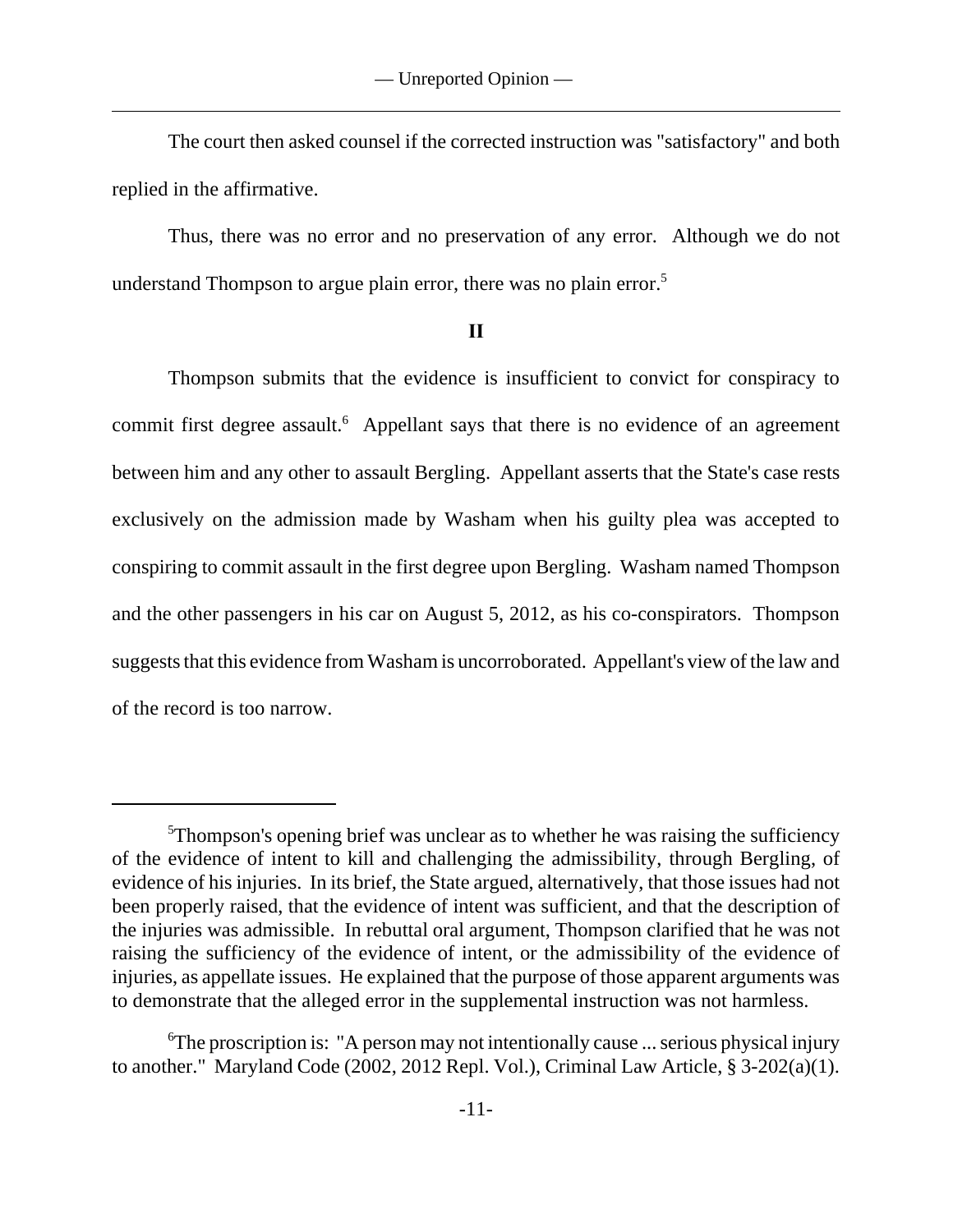We review an issue regarding the sufficiency of the evidence by determining "whether, after viewing the evidence in the light most favorable to the prosecution, *any* rational trier of fact could have found the essential elements of the crime beyond a reasonable doubt." *Jackson v. Virginia*, 443 U.S. 307, 319, 99 S. Ct. 2781, 2789 (1979).

To prove a conspiracy, the State must establish that there existed an agreement among two or more people to accomplish an unlawful act, or a lawful act using unlawful means. *Khalifa v State*, 382 Md. 400, 436, 855 A.2d 1175, 1196 (2004) (quoting *Townes v. State*, 314 Md. 71, 75, 548 A.2d 832, 834 (1988)). Direct evidence of a formal agreement is not required. "[I]t is sufficient if the parties tacitly come to an understanding regarding the unlawful purpose. ... [T]he State [is] only required to present facts that would allow the jury to infer that the parties entered into an unlawful agreement." *Carroll v. State*, 202 Md. App. 487, 505, 32 A.3d 1090, 1100 (2011) (quoting *Armstead v. State*, 195 Md. App. 599, 646, 7 A.3d 169, 196 (2010)) (citation and internal quotation marks omitted).

Evidence of concerted action by co-conspirators, for example, is sufficient for a jury to infer a prior agreement. *Carroll*, 202 Md. App. at 506, 32 A.3d at 1100 ("These actions show that the men were acting in concert."); *Jones v. State*, 8 Md. App. 370, 377, 259 A.2d 807, 812 (1969) ("[C]oncurrence of action on a material point is sufficient to enable a jury to presume concurrence of sentiment, and from this the actual fact of conspiracy may be inferred.") (quoting *Lawrence v. State*, 103 Md. 17, 22, 62 A. 96, 98 (1906)); *Hill v. State*, 231 Md. 458, 461, 190 A.2d 795, 797 (1963) ("[T]hese overt acts of concurrence of action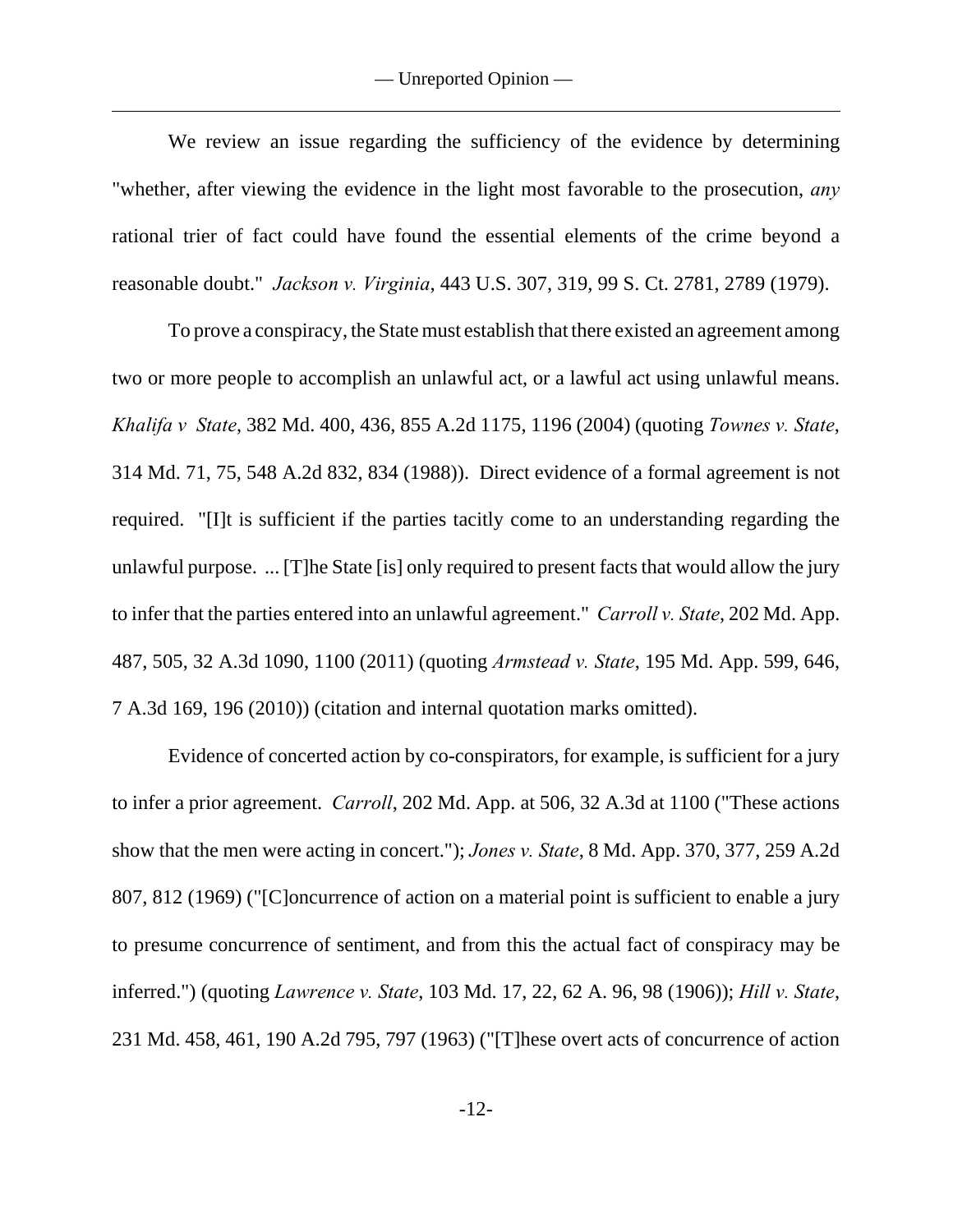on material points show guilty knowledge on the part of the appellant, and that they were all acting in concert.").

This Court has held that joint action furnished sufficient evidence of conspiracy to

assault where a mob beat innocent victims. *In re Lavar D.*, 189 Md. App. 526, 985 A.2d 102

(2009).

Convictions for assault and conspiracy were upheld against an insufficiency of the

proof argument in *People v. Smoke*, 43 A.D.3d 1332, 843 N.Y.S.2d 875, *lv. denied*, 9

N.Y.3d 1039, 881 N.E.2d 1211 (2009). There,

"[t]he People established that the victim was attacked by five assailants brandishing various objects, including a baseball bat, hockey stick, and golf club, and the victim identified defendant as one of the assailants who struck him with an object (*see People v. Tedesco*, 30 A.D.3d 1075, 1076, 816 N.Y.S.2d 269, *lv. denied* 7 N.Y.3d 818, 822 N.Y.S.2d 493, 855 N.E.2d 809 [(2006)]). Further, the communication of defendant with his coconspirators 'could be readily inferred from the evidence' (*People v Serra*, 293 A.D.2d 338, 740 N.Y.S.2d 200, *lv. denied*[,] 98 N.Y.2d 681, 746 N.Y.S.2d 471, 774 N.E.2d 236 [(2002)])."

*Id*. at 1333, 843 N.Y.S.2d at 875.

The Superior Court of Pennsylvania sustained conspiracy and assault convictions in

*Commonwealth v. Poland*, 26 A.3d 518 (Pa. Super. 2011), on facts remarkably similar to

those in the case before us.

"On the evening of April 2, 2008, Tyesha Tazwell (Tazwell) walked through the Gallery at 8th and Market Streets in Philadelphia, Pennsylvania towards the Southeastern Pennsylvania Transportation Authority (SEPTA) subway station located therein. Along the way, Tazwell passed a group of a dozen or more individuals, including Stanley Poland, most of whom wore identical shirts commemorating a deceased, mutual friend. Once past them,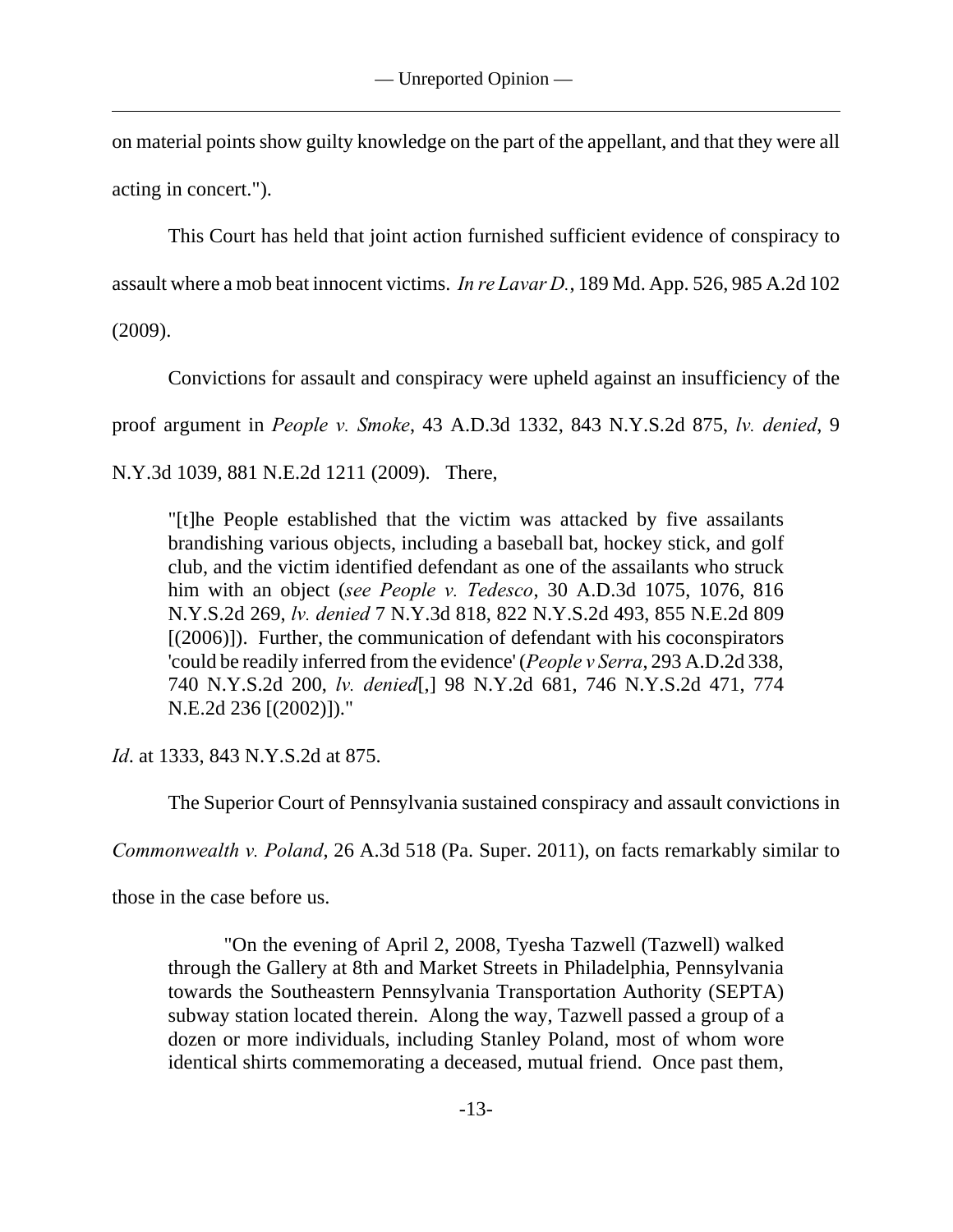Tazwell was kicked to the ground, then punched and kicked by one half of the members of the group while the other half cheered them on. The assailants then fled to a nearby subway train."

# *Id.* at 519-20.

The court dispatched a lack of agreement among alleged conspirators argument by

quoting from an earlier, similar case.

"'Here, ... all the co-conspirators acted as a group in concert. Before the police arrived, they acted together to commit an assault on the lone black man. They were told as a group to disperse but instead they decided, as a group, to stay and engage in joint criminal conduct in which each was spurring the others on toward a common criminal purpose. It is unnecessary to prove an explicit and formal agreement between the conspirators. The agreement necessary to support a conspiracy conviction can be wholly tacit so long as the surrounding circumstances confirm that the parties have decided to act in concert. In this case, the actors' relationships and their conduct before, during and after the criminal episode established a unity of criminal purpose sufficient for the jury to find conspiracy beyond a reasonable doubt.'"

*Id.* at 523 (quoting *Commonwealth v. French*, 396 Pa. Super. 436, 441-42, 578 A.2d 1292,

1294-95 (1990)). *See also Commonwealth v. Thomas*, 65 A.3d 939 (Pa. Super. 2013)

(relying on *French* and *Poland* in a group beating case).

In the case before us, after Thompson initially had punched and kicked Bergling, the others joined in the stomping and pummeling.<sup>7</sup> The victim estimated the first beating lasted five minutes, during which the assailants stripped the victim of all of his clothes and stole his wedding ring. From the fact that Thompson ended up with possession of the ring and

 $\beta$ Bergling estimated there were seven assailants in total in the first attack.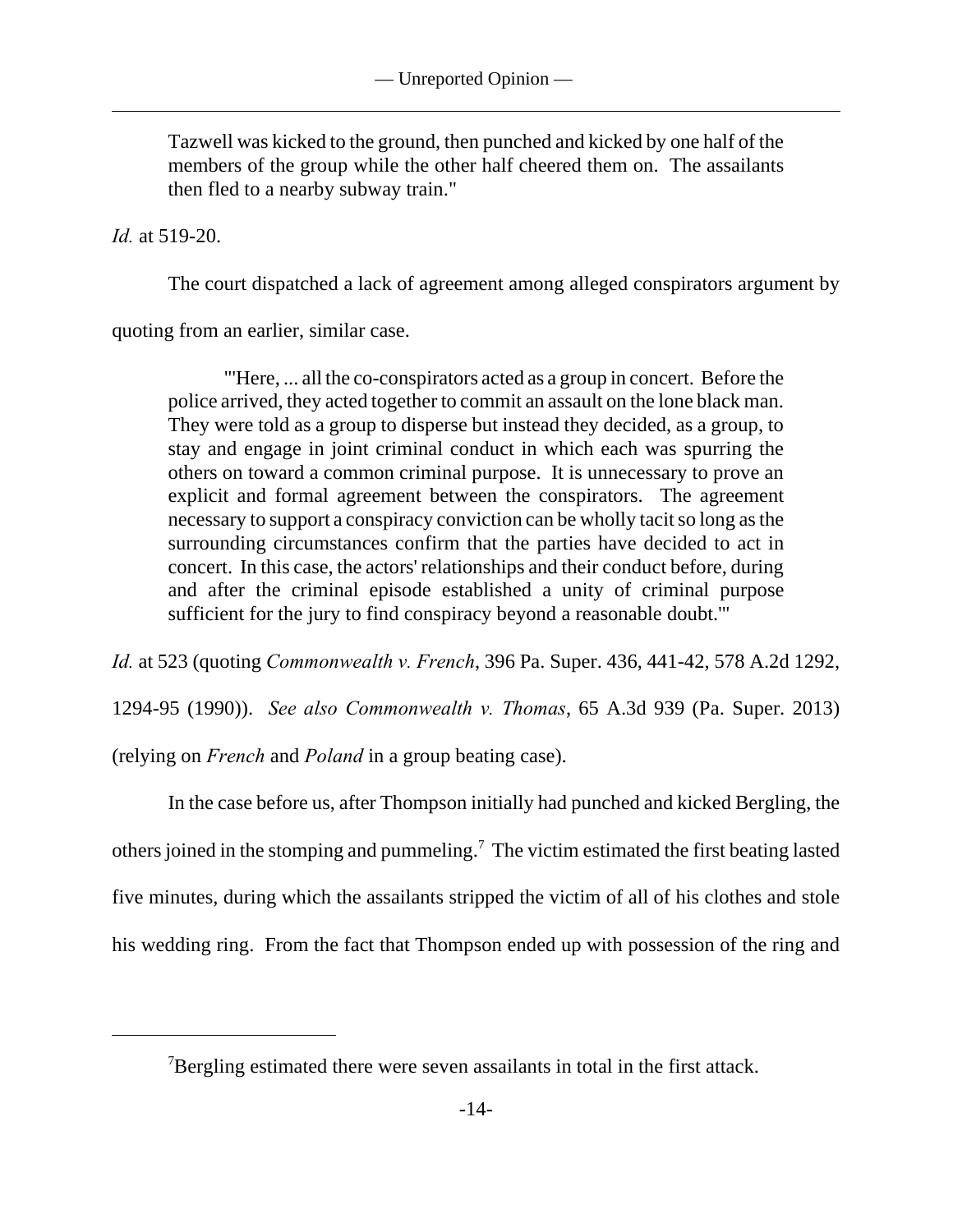pawned it, the jury could infer that he removed it, and thus remained a participant in the assault after others had joined in.

Indeed, the jury reasonably could infer that Thompson continued to participate in the second and third attacks. The third attack took place after Bergling had made his way along the main street from the second, even-numbered side street, past the houses on the southeasterly side thereof, past an unimproved parkland, wooded area, past the houses on the northwesterly side of the first, even-numbered side street, and past that side street. Washam saw Thompson along the fence in that area when Washam was returning to Ryon Court after moving Bergling's van. The jury could conclude that Thompson was in that area because he had followed Bergling with one or more others to participate in the further beating of Bergling that blinded him.

There was sufficient evidence to convict Thompson of conspiracy to commit first degree assault.

## **III**

Bergling identified Thompson as the person who struck him in the head, kicked him in the face, and kicked him under the chin in the opening of the first attack. There is no merit to the notion that the evidence of first degree assault was insufficient.

#### **IV**

Count 9 of the indictment charged Thompson with violating Maryland Code (2002, 2012 Repl. Vol.), § 7-203 of the Criminal Law Article (CL), by removing the victim's van.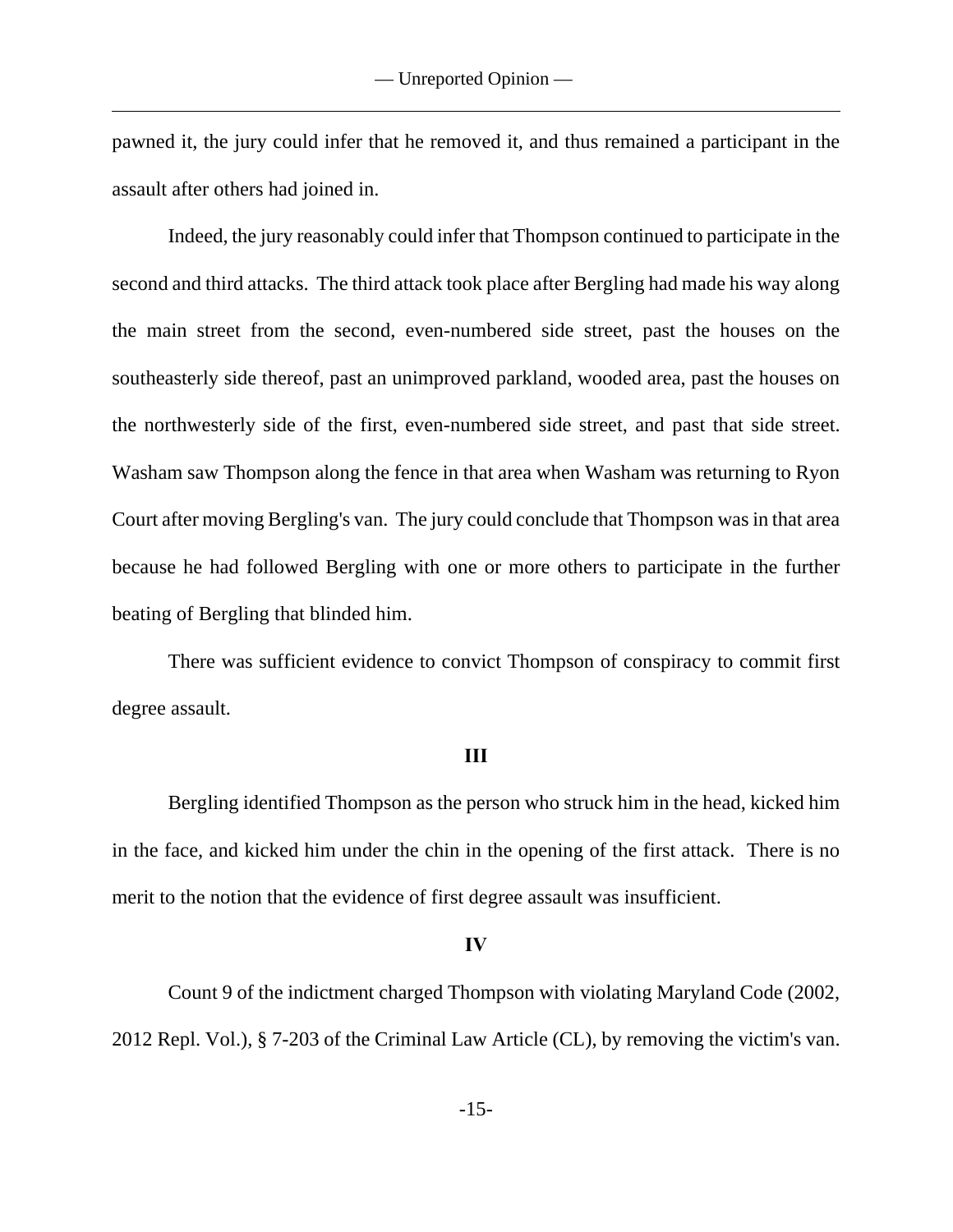Section 7-203 reads in relevant part: "Without the permission of the owner, a person may not take and carry ... out of the custody of another or use of the other ... any property, including ... a motor vehicle." CL  $\S$  7-203(a)(2). A violation of  $\S$  7-203 is a misdemeanor. CL  $\S$  7-203(b).

Appellant argues that the evidence was not sufficient to convict him of the unauthorized removal of Bergling's van. There is no direct evidence that Thompson participated in the physical removal of the van by Washam. The State, however, argued to the jury that Thompson was guilty of that offense either as an accomplice or as a coconspirator.

In the course of the first attack, someone yelled, "[R]un him the fuck over." Washam testified that, hearing that exclamation, he moved the van to prevent anyone from running Bergling over, but the jury could have rejected that motivation. When Bergling was stripped of his clothes and possessions, his house keys and van keys were taken. Washam apparently used the van keys to move the van. Contrary to his testimony, the jury could find that the more likely motivation was to prevent Bergling from using the van to get to safety and raise the alarm. Thus, Washam was a co-principal with Thompson in assaulting Bergling, but the question here is whether Thompson is a co-principal in the unauthorized use of the van.<sup>8</sup>

<sup>&</sup>lt;sup>8</sup> When a person embraces a misdemeanor, that person is a principal as to that crime, no matter what the nature of the involvement." *State v. Hawkins*, 326 Md. 270, 280, 604 A.2d 489, 494 (1992).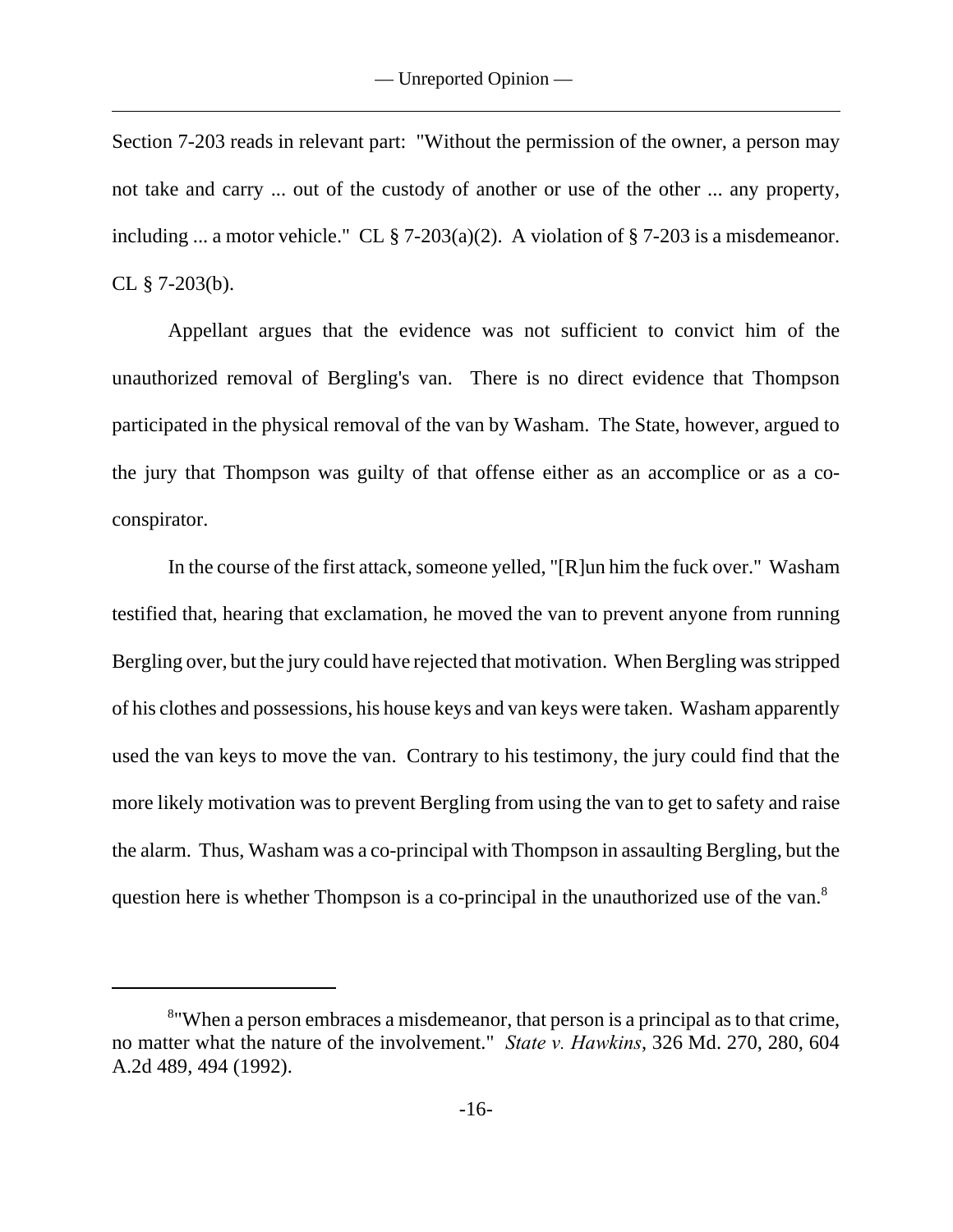*Anello v. State*, 201 Md. 164, 93 A.2d 71 (1952), addressed co-principal, criminal

liability under an earlier version of the unauthorized use statute that was not substantively

different from CL § 7-203. The Court said:

"It is clear that no one, whether principal perpetrator or aider or abettor, can violate this statute unless he possesses criminal intent. The legal definition of the word 'aider' is not different from its meaning in common parlance. It means to assist, support or supplement the efforts of another. The word 'abettor' means in law one who instigates, advises or encourages the commission of a crime. Thus the word 'abet' may import that one is present at the commission of a crime without giving active assistance. Just as there are no accessories in petit larceny at common law, but all participants are principals, likewise there are no accessories in the larceny of use of property, as the statute makes aiders or abettors equally guilty with the principal perpetrator of the crime. *Slaughter v. State*, 113 Ga. 284, 38 S.E. 854 [(1901)]. To be an aider or abettor it is not essential that there be a prearranged concert of action, although, in the absence of such action, it is essential that he should in some way advocate or encourage the commission of the crime. *McKinney v. Commonwealth*, 284 Ky. 16, 143 S.W.2d 745 [(1940)]. While guilty knowledge is essential to a conviction of a person accused of larceny of use, such knowledge may be inferred from facts and circumstances such as would cause a reasonable man of ordinary intelligence, observation and caution to believe that the property had been unlawfully taken."

*Id.* at 168, 93 A.2d at 72-73 (some citations omitted).

Here, there was not sufficient evidence from which the jury could find that Thompson intended to deprive Bergling of the use of the van by having Washam move it from Ryon Court. Appellant was not riding in the van, as was the appellant in *Anello*. Indeed, one cannot reasonably infer that Thompson knew that the van had been moved at any time prior to the consummation of the CL § 7-203 crime. When Washam returned to Ryon Court after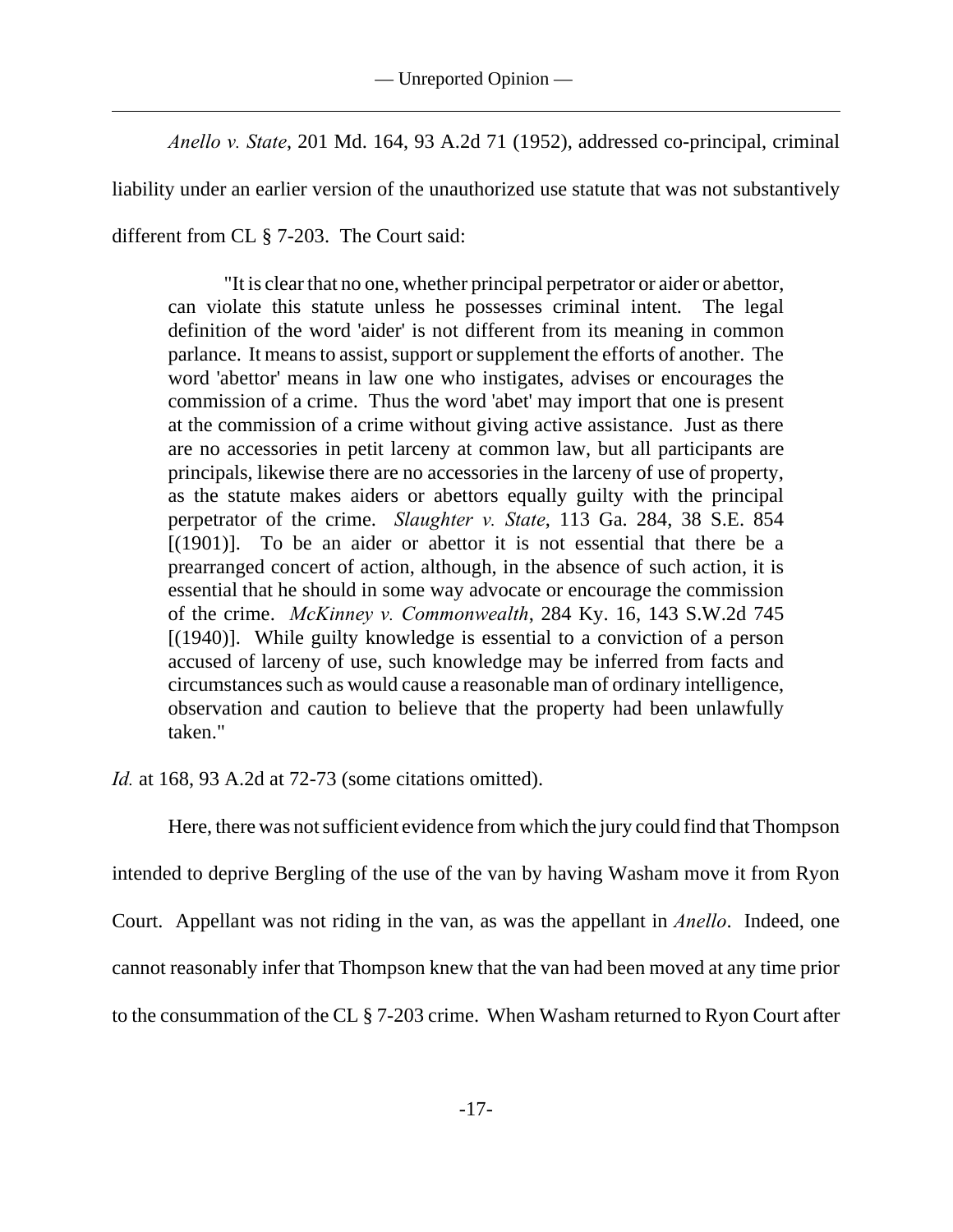moving the van, Thompson was still at the scene of the third attack, apparently looking for Bergling. Thompson was not an "accomplice."

*Anello*, however, was not a conspiracy case. Much like the instant matter is *In re Lavar D.*, 189 Md. App. 526, 985 A.2d 102 (2009), in which three juveniles were found to be involved in assault, conspiracy, and other charges. They were part of a group of perhaps nine or more persons who pummeled and kicked two victims in an altercation that started on an MTA bus and spilled out onto the street. In sustaining evidentiary sufficiency for the juvenile court's finding, this Court applied the principle underlying one of the holdings in *Grandison v. State*, 305 Md. 685, 506 A.2d 580, *cert. denied*, 479 U.S. 873, 107 S. Ct. 38, 38 (1986), namely:

"[W]here the existence of a conspiracy is established, the law imposes upon a conspirator, full responsibility for the logical and natural consequences of acts committed by his fellow conspirator if such acts are done in the pursuance ... of the conspiracy."

*In re Lavar D.*, 189 Md. App. at 574-75, 985 A.2d at 129.

*Grandison* recognized that

"[s]uch responsibility attaches even though the conspirator was not physically present when the acts were committed by his fellow conspirators and would extend even to a homicide which is a contingency of a natural execution of the conspiracy, even though such homicide is not specifically contemplated by the parties."

*Grandison*, 305 Md. at 703, 506 A.2d at 589.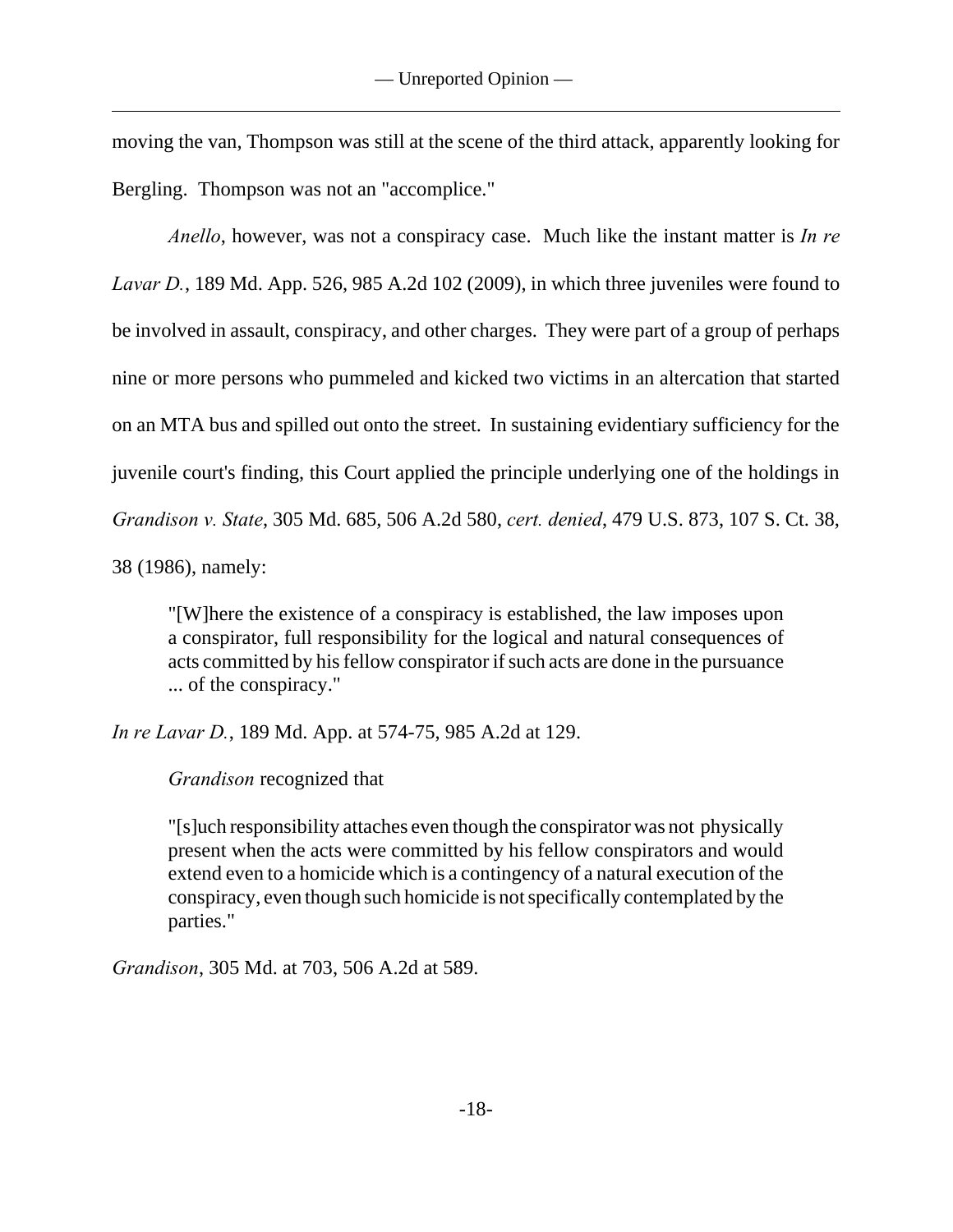— Unreported Opinion —

 When Washam joined the conspiracy to assault Bergling by taking his van keys and moving the van for the logical and natural purpose of impeding the victim's possible escape to the nearby police station, Thompson also violated CL § 7-203.

Thus, the unauthorized removal charge was presented to the jury on two theories. For one theory there was sufficient evidence, but for the other the evidence was insufficient. A general verdict was taken on that count and we can only speculate on which theory the verdict rested. Under these circumstances, the verdict cannot stand.

Analogous to the instant issue are the cases reported as *State v. Frye*, 283 Md. 709, 393 A.2d 1372 (1978). There the Court could not determine whether sentences imposed for murder and for an underlying felony should merge. The problem was that the jury had been instructed on wilful, deliberate and premeditated murder and on felony murder, but only a general verdict had been taken. The verdict, as the verdict here, was ambiguous. The Court reasoned as follows:

"The convictions and sentences for the underlying felonies in the present cases are supportable if the juries found wilful, deliberate and premeditated killings but are not supportable if the murder verdicts rested upon the felony murder theory, and it is impossible to tell which basis was chosen by the juries in rendering the verdicts on the murder counts. The Supreme Court in *Yates v. United States*, 354 U.S. 298, 312, 77 S. Ct. 1064, 1073, 1 L. Ed. 2d 1365 (1957), made it clear that the doubtful verdict in such a situation cannot stand:

"'In these circumstances we think the proper rule to be applied is that which requires a verdict to be set aside in cases where the verdict is supportable on one ground, but not on another, and it is impossible to tell which ground the jury selected." *Stromberg v. California*, 283 U.S. 359, 367-68[, 51 S. Ct. 532, 535, 75 L.